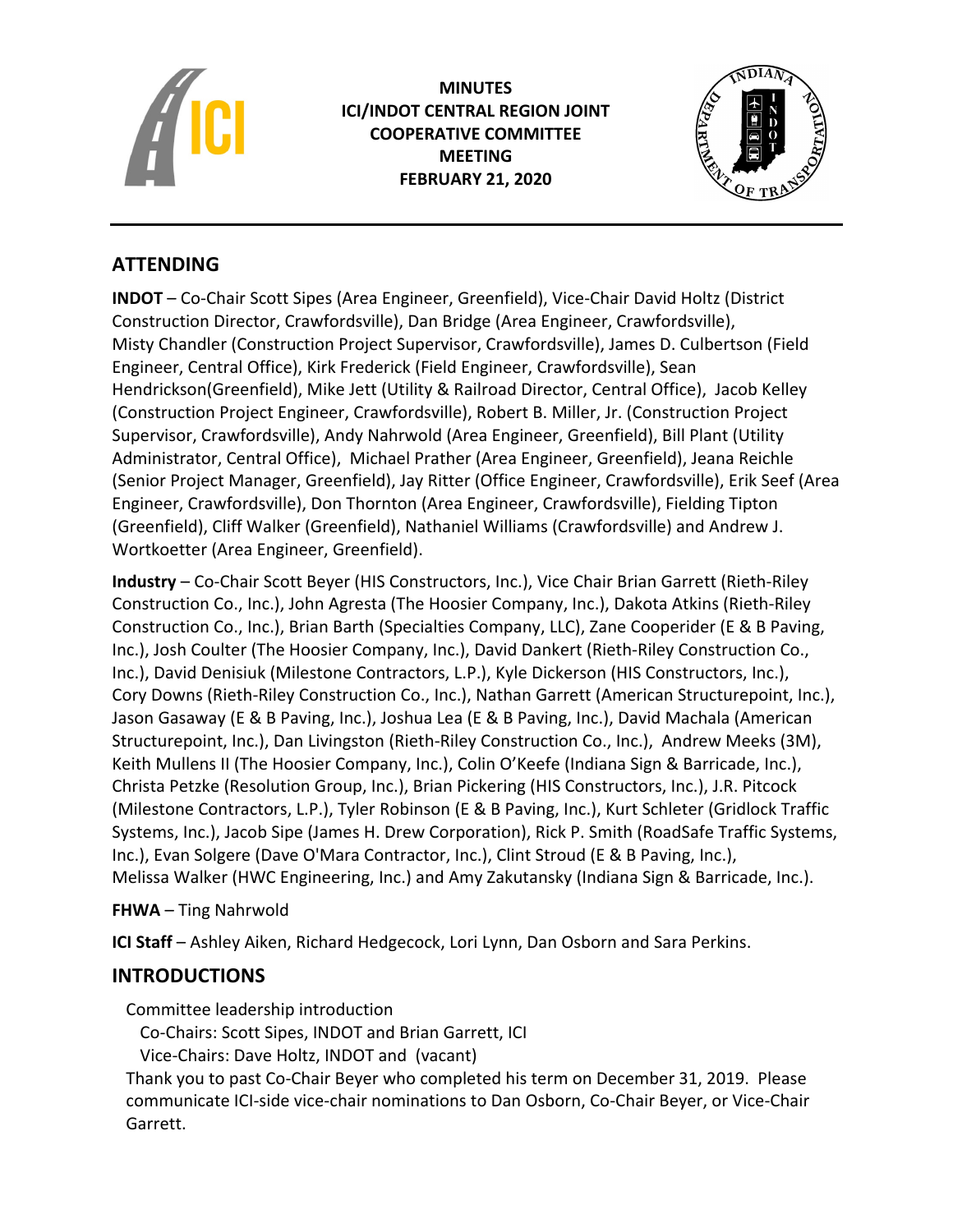ICI/INDOT Central Region Joint Cooperative Committee Meeting Minutes for February 21, 2020 Page Two of Four

# **ICI/INDOT JOINT COOPERATIVE COMMITTEE CHARTER**

Mr. Osborn stated that the committee leadership groups are reviewing the committee charter to make updates and revisions as needed to align the language with current needs and in light of the INDOT/ICI/ACEC 360 Engagement effort. The committee leadership suggested that a portion of the charter be read and discussed at each meeting going forward. Mr. Osborn read the Purpose Statement.

**Purpose Statement**: *ICI member and INDOT staff collaborate to develop solutions to challenges and share knowledge involved in performing the administration, construction, and inspection of INDOT and Local Public Assistance highway and bridge contracts.* 

# **WORK ZONE SAFETY**

### **Law Enforcement Officer Recurring Special Provision**

Mr. Pelz stated that INDOT is working to enhance the LEO (Law Enforcement Officer) RSP (recurring special provision) [801-R-672.](https://www.in.gov/dot/div/contracts/standards/rsp/sep19/800/801-R-672%20200601.pdf) INDOT has amended the RSP to accommodate training fees and increase the LEO pay item rate to \$60 per hour.

### **Maintenance of Traffic**

Mr. Pelz announced that INDOT is working on "maintenance of traffic" training and an accompanying hard copy and electronic field guide.

### **MCAR (Marion County Asset Recovery)**

Mr. Colonis stated that INDOT is focused on safety within and around the multiple MCAR projects on I-465, I-65 and I-865. There is a specific effort to provide either police, Hoosier Helper, and or a "back of queue" vehicle presence at the back of queues. INDOT/ISP has entered into an agreement with Indianapolis Police Department to assist with MCAR at ramps and connecting routes.

The group discussed the use of moveable barrier in 2019. Industry mentioned use on I-465 and I-70 for patching work. Several mentioned difficulties working with the barrier wall moving machine including speed, limited storage locations, and difficulty with change ordering the wall into contracts after award due to completion dates and expected productivity.

### **2020 Legislative update**

Automated Speed Enforcement, Senate Bill [170](http://iga.in.gov/legislative/2020/bills/senate/170) – The bill provides a comprehensive program for automatic speed enforcement in work zones. The bill made it out of the Senate committee but died on Senate floor as it was not brought up for a vote per the author, Sen. Jon Ford due to lack of support.

Distracted Driving, House Bill [1070](http://iga.in.gov/legislative/2020/bills/house/1070#document-53b25a16) - The bill prohibits holding of hand held devices while operating a motor vehicle. The bill moved out of Senate Committee on 2/18 after passing the House.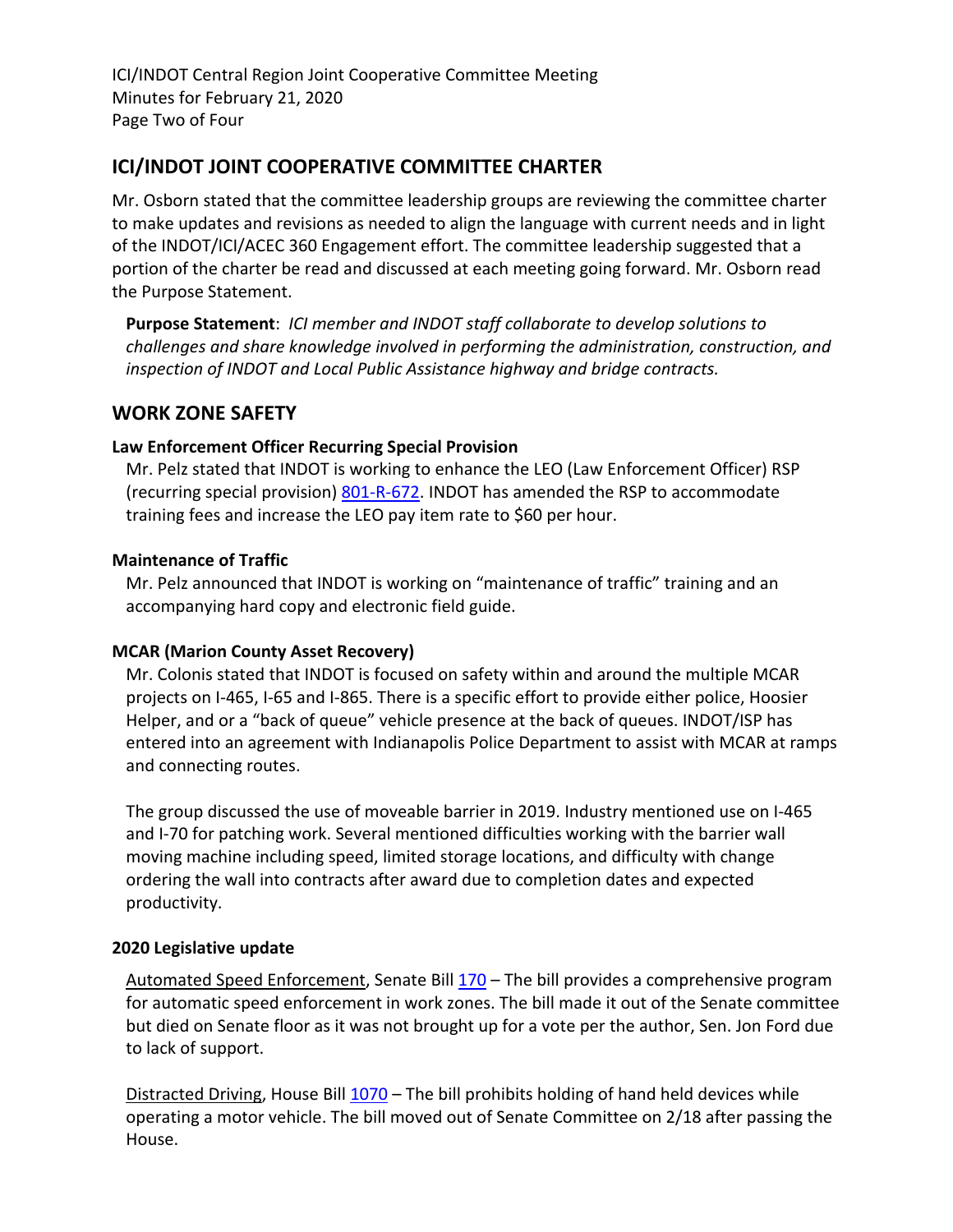ICI/INDOT Central Region Joint Cooperative Committee Meeting Minutes for February 21, 2020 Page Three of Four

Liens, House Bill [1021](http://iga.in.gov/legislative/2020/bills/house/1021) - Permits a person to discharge a mechanic's lien by filing an indemnification, payment, or cash bond with the recorder's office. The bill passed the House but failed to get a hearing in the assigned Senate Committee.

Additional discussion under Work Zone Safety included temporary buzz strips, temporary portable rumble strips, addition of transverse barricades to curb motorists driving into closed lanes, radar speed buggies, and small message boards. Use of "intelligent work zone messaging" systems was recommended.

### **UPDATES**

### **INDOT/ICI/ACEC 360 Industry Engagement – Greenfield and Crawfordsville Districts**

*Mr. Osborn stated that district groups continue to discuss constructability, partnering, and contractor and consultant evaluation. To get information about meetings including leadership information, registration, agendas, minutes, and announcements. please see the [INTransportationTeam.org](http://www.indianatransportationteam.org/) website.*

### **INDOT Storm Water Management Task Group**

Mr. Beyer provided a summary of task group discussions including penalties and proposed pre-priced pay item increases included in recently revised and approved versions of [RSP 205-](https://www.in.gov/dot/div/contracts/standards/sc/2020/jan/SC_Approved%20Minutes%20200116.pdf) [R-636.](https://www.in.gov/dot/div/contracts/standards/sc/2020/jan/SC_Approved%20Minutes%20200116.pdf) Mr. Pelz described a planned change to a new erosion control inspection application that could be used on mobile devices including smart phones.

### **CONTINUING IMPROVEMENT TOPICS**

### **"DES" Level Pay Items**

Mr. Sipes announced that contract pay items by "DES" number are now available prior to bid time via the INDOT Lettings web page.

#### **Temporary Pavement Markings**

Mr. Osborn stated that INDOT distributed a draft proposal for comment on 1/31/20. ICI has solicited and submitted comments from industry. The proposal includes direction for contractors to place "edge lines" on pavement (any lift) that is open to live traffic within 14 days. Also noted is that INDOT has committed to include temporary pavement marking pay items in contracts that include the special provision. INDOT plans to select projects based on characteristics such as traffic volume and type. Mr. Nagel stated that "mobilization" is the largest risk for pavement marking subcontractors.

### **NEW TOPICS**

### **Joint Training Topics**

Joint training for INDOT, contractors, and consultants has been suggested in multiple Joint Cooperative meetings and during the 360 Industry Engagement interview and survey process last year. What training topics do you believe would be most beneficial? Mr. Sipes suggested DCP (Dynamic Cone Penetrometer) training.